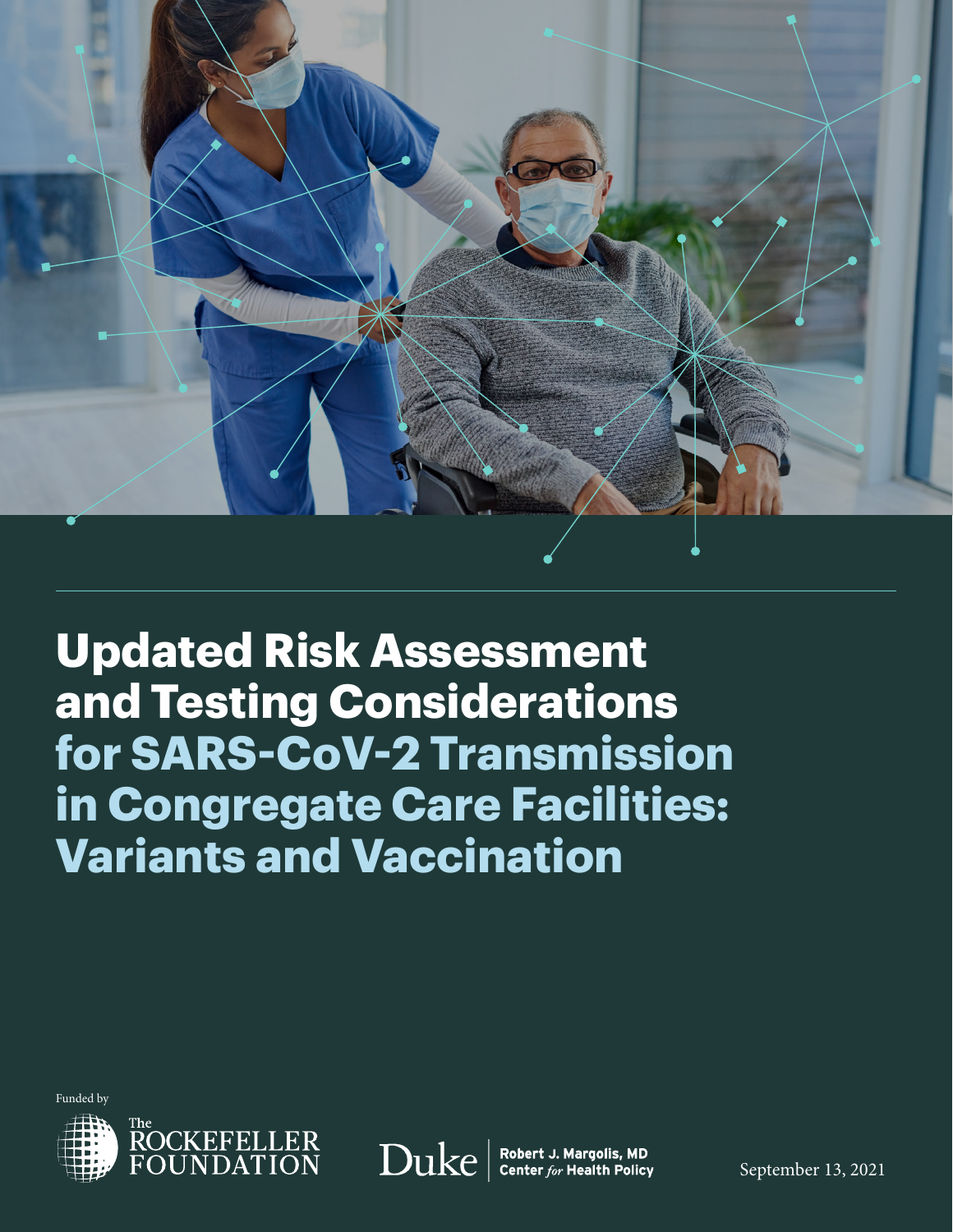#### **Authors**

#### David Anderson, MSPPM Research Associate Duke-Margolis Center for Health Policy; Duke Department of Population Health Sciences

Courtney Van Houtven, PhD, MSc Professor Duke Department of Population Health Sciences; Duke-Margolis Center for Health Policy; and Durham Veterans Affairs Health Care System

Thomas Roades Policy Analyst Duke-Margolis Center for Health Policy

Christina Silcox, PhD Policy Fellow Duke-Margolis Center for Health Policy

Mark McClellan, MD, PhD Director Duke-Margolis Center for Health Policy

#### **Acknowledgments**

This report benefited from the input of a number of experts in health policy, diagnostic testing, infectious diseases, and manufacturing. We would like to thank all of the individuals who provided discussion, input, and review throughout the development of this report. We are especially grateful for the advice and insights from Dr. Nicholas Turner and Dr. Jason Stout of Duke University Hospital System and Dr. Simon Johnson of the Massachusetts Institute of Technology. We also thank the rest of the Covid-19 Testing Strategies Group at Duke-Margolis, in particular Anna Zavodszky, for their thought leadership and logistical support. Finally, we would like to thank Leah Perkinson and the rest of The Rockefeller Foundation pandemic response team for their input and assistance throughout the process. All views expressed are solely those of the authors.

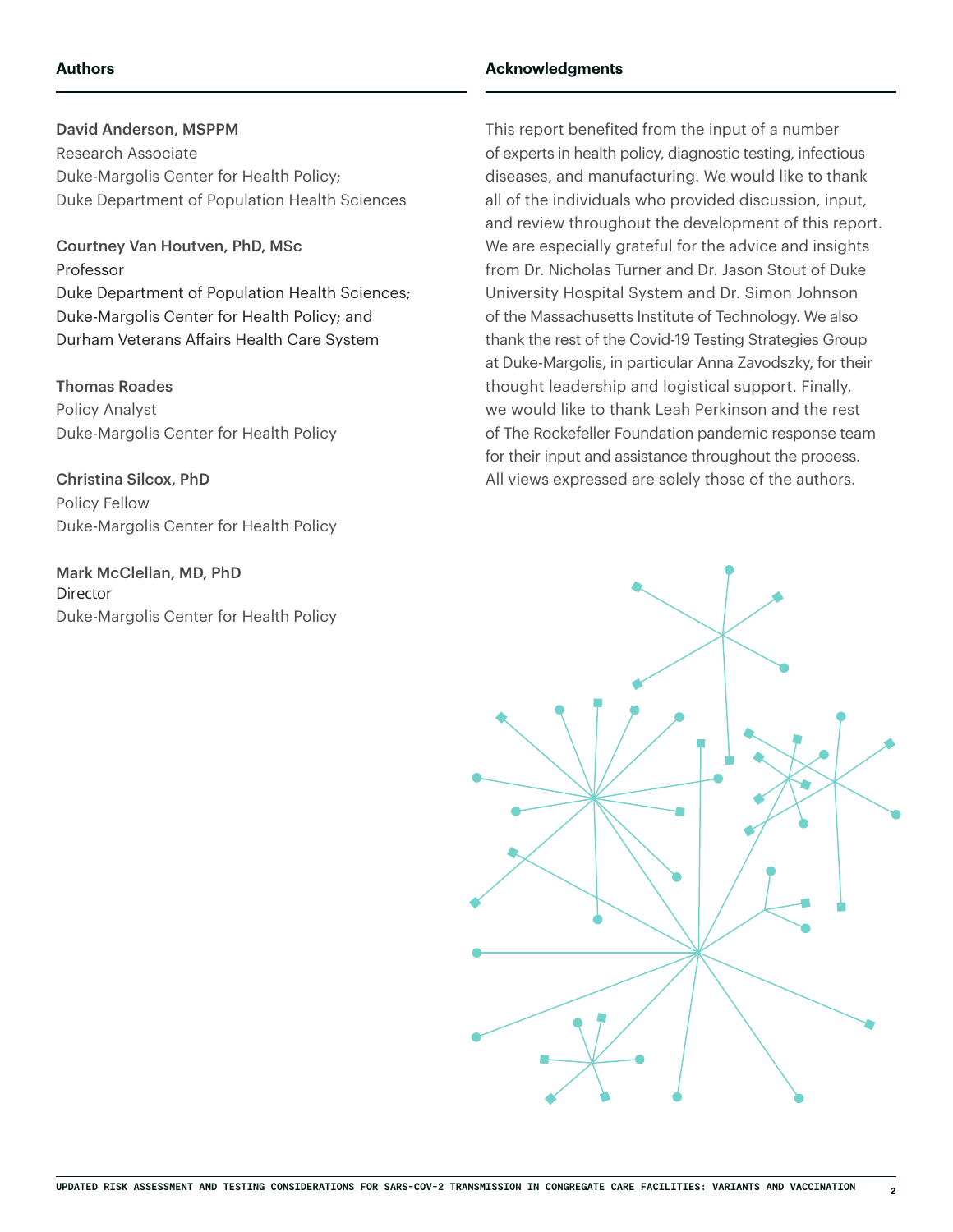## **Introduction**

**The state of the pandemic has changed drastically since its early days, with caseloads dropping dramatically in spring 2021 as vaccinations became more widely available but again surging in many areas in summer 2021, driven by the more contagious Delta variant.** This update to the [Risk Assessment and Testing Considerations](https://www.rockefellerfoundation.org/report/risk-assessment-and-testing-considerations-for-sars-cov-2-transmission-in-congregate-care-facilities/)  [for SARS-CoV-2 Transmission in Congregate Care Facilities](https://www.rockefellerfoundation.org/report/risk-assessment-and-testing-considerations-for-sars-cov-2-transmission-in-congregate-care-facilities/) is intended to assess these new developments in the context of congregate care facilities (CCFs). We explore how risk has changed over time and discuss when testing can be an effective tool in stopping the spread of the virus. (See Table 1 for the different types of testing strategies that may be deployed, depending on risk.)

| <b>NAME</b>                             | <b>PURPOSE</b>                                                                                  | <b>TESTING IMPLEMENTATION</b>                                                                                                                                                                                                                                                                                                                                        |
|-----------------------------------------|-------------------------------------------------------------------------------------------------|----------------------------------------------------------------------------------------------------------------------------------------------------------------------------------------------------------------------------------------------------------------------------------------------------------------------------------------------------------------------|
| <b>Diagnostic</b>                       | Confirm or rule-out diagnosis<br>of individuals who have reason<br>to believe they are infected | Testing for symptomatic individuals or unvaccinated individuals<br>with a known exposure. Generally this type of testing is done<br>with highly specific and sensitive molecular (PCR) tests.                                                                                                                                                                        |
| <b>Screening</b>                        | Identify asymptomatic higher-risk<br>individuals to break chains<br>of transmission             | Frequent routine testing (1-2x/week) of asymptomatic<br>individuals can break chains of transmission and reduce<br>spread. Testing can be done via individual PCR, pooled<br>PCR, or antigen tests. Testing frequency should be based<br>on risk; however, it should be noted that testing less than<br>1x/week moves this strategy from mitigation to surveillance. |
| <b>Surveillance</b>                     | Generate information for pandemic<br>decision-making                                            | Low frequency and/or random samples of a population<br>(either on a county level or within a congregate setting) are<br>tested to track infection rates and support decision-making.<br>Other environmental methods such as wastewater surveil-<br>lance can also be used to track infection rates.                                                                  |
| Outbreak/<br>Surge Testing <sup>1</sup> | Rapidly break chains of transmission<br>after a new infection is identified                     | In the presence of a new infection in a wing or facility,<br>all staff and residents (vaccinated and unvaccinated) are<br>tested every 3-7 days until 14 days pass with no new cases<br>identified. Testing can be done via individual PCR, pooled<br>PCR, or antigen tests.                                                                                         |

#### **TABLE 1** Purposes of Different Testing Strategies

As discussed more thoroughly in the [original report](https://www.rockefellerfoundation.org/report/risk-assessment-and-testing-considerations-for-sars-cov-2-transmission-in-congregate-care-facilities/), assessing risk involves weighing 1.) the likelihood of an infection being introduced into a CCF, 2.) the likelihood of an infection spreading within the CCF, and 3.) the consequences of an outbreak in the facility. These three factors have changed with the introduction of widespread vaccination for vulnerable populations as well

as differences in the availability and cost of new testing technologies and modalities. At the same time, more transmissible variants of the virus that causes Covid-19 have become dominant. As a result, there are increasing numbers of breakthrough infections in vaccinated people, and previously sufficient mitigation measures are now less protective. Because the pandemic and risks

<sup>1</sup>Interim Final Rule (IFC), CMS-3401-IFC, Additional Policy and Regulatory Revisions in Response to the COVID-19 Public Health Emergency related to LongTerm Care (LTC) Facility Testing Requirements and Revised COVID-19 Focused Survey Tool;<https://www.cms.gov/files/document/qso-20-38-nh-revised.pdf>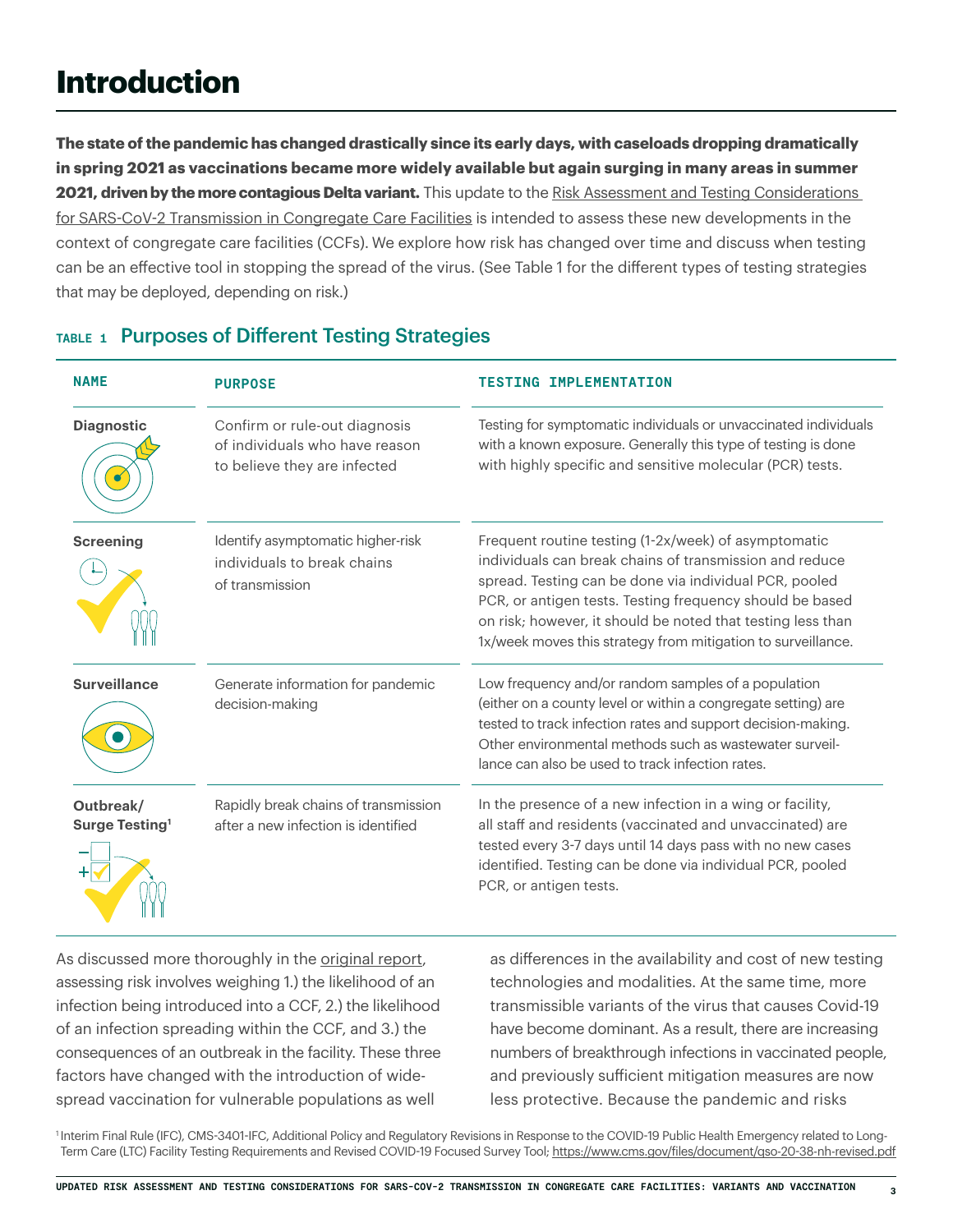are changing over time, so should the risk assessment and resulting testing strategies. Ideally, facilities will set up a system that allows them to easily dial testing up and down as risk changes.

Nursing homes and other CCFs have been hardest hit by Covid-19. In the first 8 months of the pandemic, [80%](https://www.aarp.org/health/conditions-treatments/info-2020/coronavirus-deaths-older-adults.html)  [of Covid-19 deaths reported](https://www.aarp.org/health/conditions-treatments/info-2020/coronavirus-deaths-older-adults.html) in the U.S. occurred among those 65 and older. Over 40% of Medicare beneficiaries in nursing homes were diagnosed with confirmed or likely [Covid-19 in 2020](https://oig.hhs.gov/oei/reports/OEI-02-20-00490.asp), and in April 2020, excess deaths among this population reached 1,000 per day compared to April 2019. As a result, the elderly were prioritized early in the vaccine rollout. [As of August 27, 2021, nearly](https://covid.cdc.gov/covid-data-tracker/#vaccinations_vacc-total-admin-rate-total)  [92% of people over 65 have received at least one vaccine](https://covid.cdc.gov/covid-data-tracker/#vaccinations_vacc-total-admin-rate-total)  [dose and more than 81% have been fully vaccinated.](https://covid.cdc.gov/covid-data-tracker/#vaccinations_vacc-total-admin-rate-total) [Death rates have declined](https://covid.cdc.gov/covid-data-tracker/#demographicsovertime) from a winter 2021 weekly peak rate of 54 deaths per 100,000 for individuals age 75 or older to 6.3 deaths per 100,000 in mid-August (as reported September 10, 2021). The significant uptake of vaccinations that reduce infection spread and especially reduce serious complications, along with increased availability and diversity of testing modalities, may allow significant modification of testing protocols in communities with lower community spread.

This lower risk of severe disease and death has allowed for changes in testing protocols for vaccinated individuals. The [Centers for Disease Control and Prevention](https://www.cdc.gov/coronavirus/2019-ncov/hcp/infection-control-after-vaccination.html#anchor_1619116637758) (CDC) has recently updated their testing recommendations for nursing homes to account for vaccination. While unvaccinated individuals should still be routinely tested at frequencies based on community risk, [vaccinated](https://www.cdc.gov/coronavirus/2019-ncov/vaccines/fully-vaccinated-guidance.html)  [individuals](https://www.cdc.gov/coronavirus/2019-ncov/vaccines/fully-vaccinated-guidance.html) only need to be tested when symptomatic, when they have a suspected or confirmed exposure to someone with the virus, or as part of surge/outbreak testing if a staff member or resident is infected (see Table 2 for details).

Unfortunately, [vaccination rates for direct care workers](https://data.cms.gov/stories/s/COVID-19-Nursing-Home-Data/bkwz-xpvg)  [and employees](https://data.cms.gov/stories/s/COVID-19-Nursing-Home-Data/bkwz-xpvg) significantly lag behind the vaccination rate of CCF residents. Complete vaccination for staff is critical for Covid-19 risk management as these individuals circulate in the community and are often the most [likely](https://www.aarp.org/caregiving/health/info-2021/nursing-home-worker-sparks-covid-outbreak.html) [vector for introducing new infections](https://www.aarp.org/caregiving/health/info-2021/nursing-home-worker-sparks-covid-outbreak.html) into CCFs, which may lead [to significant, negative consequences](https://www.duluthnewstribune.com/newsmd/coronavirus/7133868-This-South-Dakota-nursing-home-was-100-vaccinated.-COVID-19-broke-through-anyway) for even vaccinated residents. This poses particular dangers due to the relatively high prevalence of immunocompromising conditions among CCF residents. [Recent Equal Employ](https://www.eeoc.gov/newsroom/eeoc-issues-updated-covid-19-technical-assistance)[ment Opportunity Commission \(EEOC\) guidance](https://www.eeoc.gov/newsroom/eeoc-issues-updated-covid-19-technical-assistance) clarified that employers can require vaccination as a condition for returning to in-person work, as long as they make reasonable accommodations for certain legally protected exemptions. In August 2021, [President Biden announced](https://revcycleintelligence.com/news/nursing-home-staff-must-get-vaccinated-or-risk-medicare-funding) that the administration plans to require nursing home staff to be vaccinated as a condition of continued Medicare and Medicaid funding. Even for long-term care (LTC) facilities not dependent on federal funding, this announcement emphasizes the importance of vaccination in providing a safe environment for residents. [The U.S.](https://www.fda.gov/news-events/press-announcements/fda-approves-first-covid-19-vaccine)  [Food and Drug Administration's \(FDA's\) full approval of](https://www.fda.gov/news-events/press-announcements/fda-approves-first-covid-19-vaccine)  [the Pfizer BioNTech vaccine](https://www.fda.gov/news-events/press-announcements/fda-approves-first-covid-19-vaccine) (now marketed as Comirnaty) in August 2021 may also encourage uptake among those initially hesitant to get vaccinated. In locations where vaccine requirements are not feasible, frequent testing for unvaccinated workers should also be considered.

In contrast to vaccines, new variants like the Delta variant, [which are more infectious than the original](https://www.thelancet.com/journals/lancet/article/PIIS0140-6736(21)01358-1/fulltext)  [strain,](https://www.thelancet.com/journals/lancet/article/PIIS0140-6736(21)01358-1/fulltext) are exacerbating risks for CCFs. While vaccinated individuals with healthy immune systems generally continue to be protected from illness caused by these variants, there are increasing numbers of breakthrough infections in vaccinated individuals. Immunocompromised residents are at particular risk, as they [may have](https://jamanetwork.com/journals/jama/fullarticle/2779852)  [insufficient immunity even after vaccination.](https://jamanetwork.com/journals/jama/fullarticle/2779852) As such, immunocompromised people must rely on the immunity of those around them. CCFs in regions with high Covid-19 caseloads may want to resume weekly screening testing of even vaccinated staff out of an abundance of caution. In August 2021, the [FDA authorized an additional dose](https://www.fda.gov/news-events/press-announcements/coronavirus-covid-19-update-fda-authorizes-additional-vaccine-dose-certain-immunocompromised)  [of the Pfizer BioNTech and Moderna vaccines](https://www.fda.gov/news-events/press-announcements/coronavirus-covid-19-update-fda-authorizes-additional-vaccine-dose-certain-immunocompromised) for certain immunocompromised individuals, given their increased vulnerability to infection and severe symptoms from Covid-19. Shortly afterward, the U.S. Department of Health and Human Services (HHS) indicated through a [joint statement from federal health agencies](https://www.hhs.gov/about/news/2021/08/18/joint-statement-hhs-public-health-and-medical-experts-covid-19-booster-shots.html) that the administration is planning to authorize booster shots for all people who have gone more than 8 months since completing their initial course of either two-dose vaccine, with a booster for the single-dose Johnson & Johnson vaccine likely to be authorized as well, pending further data.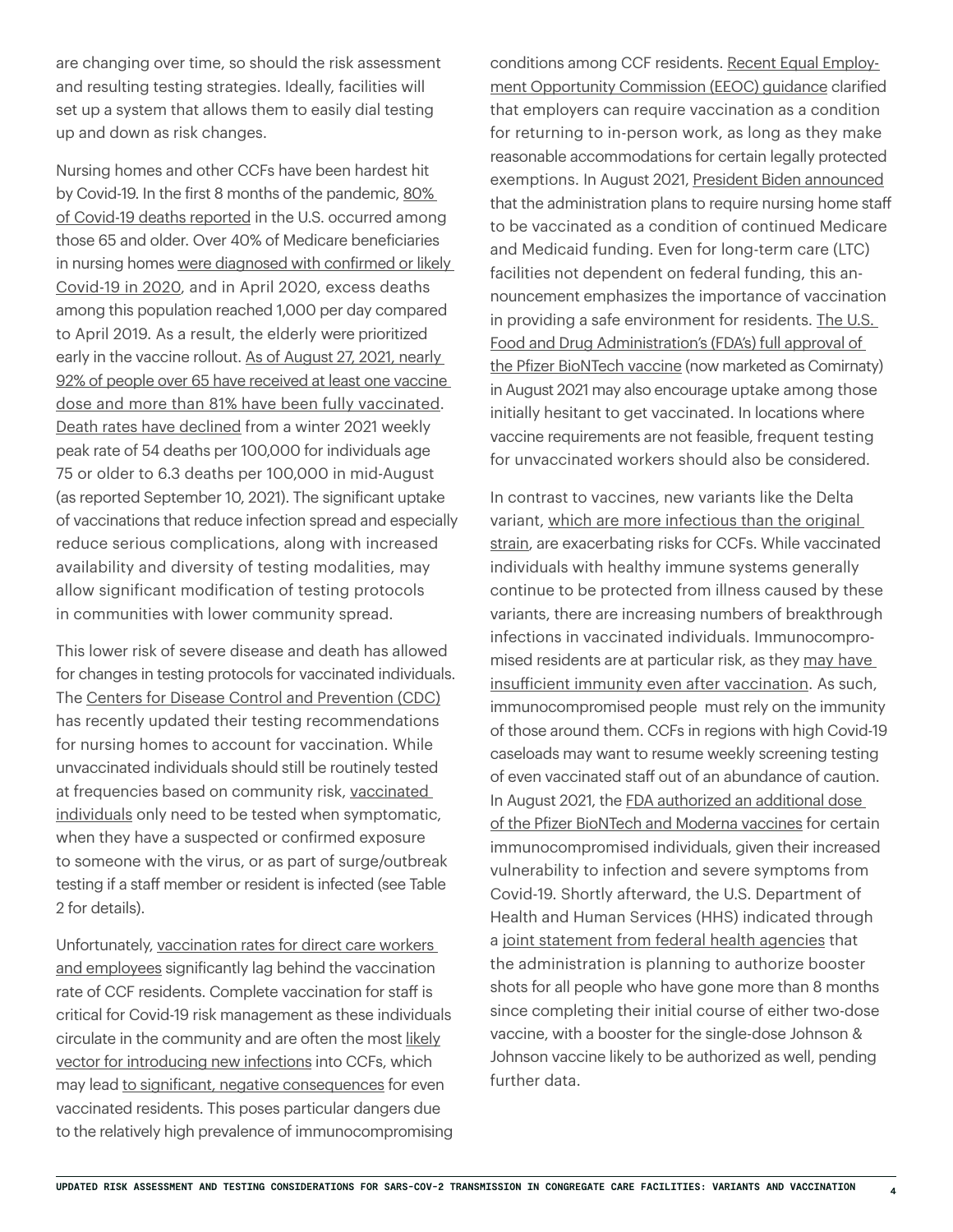#### **TABLE 2** CDC Recommended Testing Protocols for Nursing Home Workers

| <b>STAFF</b>              | <b>DIAGNOSTIC</b><br><b>TESTING IF</b><br><b>SYMPTOMATIC</b> | <b>DIAGNOSTIC</b><br><b>TESTING FOLLOWING</b><br><b>EXPOSURE</b> | <b>ROUTINE</b><br><b>SCREENING</b><br><b>TESTING</b> | OUTBREAK/<br><b>SURGE</b><br><b>TESTING</b> |
|---------------------------|--------------------------------------------------------------|------------------------------------------------------------------|------------------------------------------------------|---------------------------------------------|
| <b>Unvaccinated Staff</b> |                                                              |                                                                  |                                                      |                                             |
| <b>Vaccinated Staff</b>   |                                                              |                                                                  |                                                      |                                             |

Source of recommendations: (CDC) Updated Healthcare Infection Prevention and Control Recommendations in Response to COVID-19 Vaccination. Downloaded August 23, 2021 from [https://www.cdc.gov/coronavirus/2019-ncov/hcp/infection-control-af](https://www.cdc.gov/coronavirus/2019-ncov/hcp/infection-control-after-vaccination.html#anchor_1619116637758)[ter-vaccination.html#anchor\\_1619116637758](https://www.cdc.gov/coronavirus/2019-ncov/hcp/infection-control-after-vaccination.html#anchor_1619116637758)

# $A \equiv$

## **Simplifying Testing Protocols**

Routine testing is becoming less expensive and logistically simpler in some ways, especially if a facility's risk level suggests only unvaccinated individuals need to be routinely tested. New testing modalities that have entered the market can also lessen costs and ease administrative complexity for routine testing. [Pooled testing](https://www.cdc.gov/coronavirus/2019-ncov/lab/pooling-procedures.html) has become [much more common](https://www.verywellhealth.com/pooled-testing-covid-19-school-work-5118444), in part due to its potential for cost savings relative to individual testing, and many companies have now set up teams to facilitate the logistics of sample collection, transport, reflex testing, and results reporting. In many cases, samples can be self-administered, reducing staff burden. New PCR tests with rapid turnaround times, like the [Mesa Accula,](https://www.mesabiotech.com/) can offer high levels of precision without multi-day wait times for results. In addition, the FDA has now [approved multiple](https://www.fda.gov/news-events/press-announcements/coronavirus-covid-19-update-fda-continues-advance-over-counter-and-other-screening-test-development)  [over the counter \(OTC\) rapid Covid-19 tests](https://www.fda.gov/news-events/press-announcements/coronavirus-covid-19-update-fda-continues-advance-over-counter-and-other-screening-test-development). These rapid tests are slightly less accurate than PCR laboratory tests

but are quite sensitive when used routinely. OTC rapid tests can be self-administered and do not require training, nor do they require reporting results to any central repositories (although it is still recommended to report all positive results to public health authorities). Currently, OTC testing is slightly more expensive than the least expensive facility-wide pooled PCR testing, but the decrease in administrative complexity may make OTC testing an attractive choice. Alleviating the need for trained medical personnel could be particularly helpful for testing in CCFs given that they often lack medical directors and on-site medical staff. Setting up a routine testing program also allows an easier "ramp up" to surge testing everyone if an infection is found.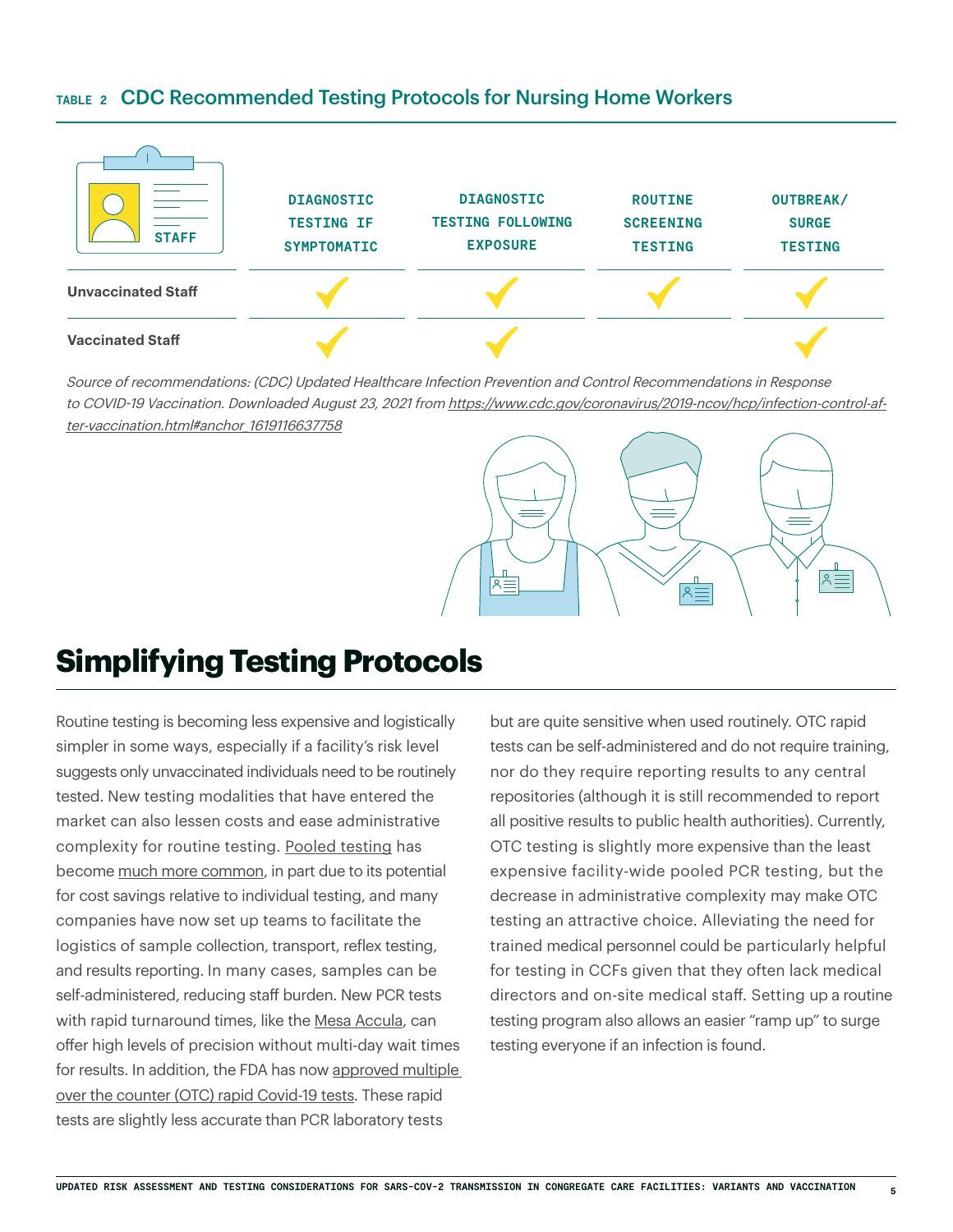# **Testing Strategies**

Until facility vaccination rates are very high and community case rates are reliably low, routine testing will remain a crucial protective strategy for CCF staff and residents. Testing strategies can and should adapt to changing levels of risk based on factors like community vaccination rates

and viral spread but should also account for the protective effect of vaccines on individual risk. Table 3 (below) is a modified version of the testing strategy included in the original report, now accounting for differing vaccination rates.

#### **TABLE 3** Example Testing Strategies at Different Risk Levels

| <b>RISK LEVEL</b> | EXAMPLE CHARACTERISTICS OF A CCF SETTING                                                                                                                                                                                              | <b>EXAMPLE TESTING STRATEGY</b>                                                                                                                                                      |  |  |  |
|-------------------|---------------------------------------------------------------------------------------------------------------------------------------------------------------------------------------------------------------------------------------|--------------------------------------------------------------------------------------------------------------------------------------------------------------------------------------|--|--|--|
| Low               | . < 1 new daily case/100,000 in local community<br>• 85% + vaccination of staff and residents<br>• 90% + mask wearing compliance (except when eating)<br>• Strong contact tracing program<br>• Good ventilation<br>· Individual rooms | Diagnostic testing for symptomatic<br>and exposed individuals.<br>Outbreak/surge testing if a case is detected.*                                                                     |  |  |  |
| <b>Moderate</b>   | · <10 new daily cases/100,000 in local community<br>• 80% of residents vaccinated and 50% staff vaccinated<br>• 80% mask wearing compliance (except when eating)<br>• Less effective contact tracing program<br>• Good ventilation    | Diagnostic testing for symptomatic<br>and exposed individuals.<br>Screening testing for non-vaccinated staff.<br>Outbreak/surge testing if a case is detected.*                      |  |  |  |
| <b>High</b>       | • 20 + new daily cases/100,000 in local community<br>· <50% staff vaccinated<br>· <80% mask wearing compliance (except when eating)<br>• No effective contact tracing program<br>• Poor ventilation<br>• Shared rooms                 | Diagnostic testing for symptomatic<br>and exposed individuals.<br>Screening testing for all staff and<br>non-vaccinated residents.<br>Outbreak/surge testing if a case is detected.* |  |  |  |
|                   | to that outproof why a teating is fax all individuals, usesipated and unuscainstad                                                                                                                                                    |                                                                                                                                                                                      |  |  |  |

\*Note that outbreak/surge testing is for all individuals, vaccinated and unvaccinated. Source: Modification of original Table 2 in [Risk Assessment and Testing Considerations for Reducing](https://healthpolicy.duke.edu/publications/risk-assessment-and-testing-considerations-reducing-sars-cov-2-transmission-congregate)  [SARS-CoV-2 Transmission in Congregate Care Facilities](https://healthpolicy.duke.edu/publications/risk-assessment-and-testing-considerations-reducing-sars-cov-2-transmission-congregate)

Note that routine testing, in addition to mitigating spread and informing decision-making, can also make a clinical difference for high-risk individuals who are diagnosed early. [Monoclonal antibodies](https://healthpolicy.duke.edu/publications/promising-practices-promoting-utilization-covid-19-monoclonal-antibody-treatments) and other treatments are most effective when administered early in the disease course. Additionally, [FDA has now authorized the](https://www.fda.gov/drugs/drug-safety-and-availability/fda-authorizes-regen-cov-monoclonal-antibody-therapy-post-exposure-prophylaxis-prevention-covid-19)  [monoclonal antibody REGEN-COV](https://www.fda.gov/drugs/drug-safety-and-availability/fda-authorizes-regen-cov-monoclonal-antibody-therapy-post-exposure-prophylaxis-prevention-covid-19) to allow post-exposure prophylactic use in high-risk patient groups. Those who have been exposed to the virus can be treated to prevent infection or reduce severity of illness if they are infected. In addition, these drugs [can now be given](https://www.wsj.com/articles/regenerons-covid-19-drug-is-authorized-for-injection-11622804402)  [as an injection](https://www.wsj.com/articles/regenerons-covid-19-drug-is-authorized-for-injection-11622804402) rather than requiring an infusion.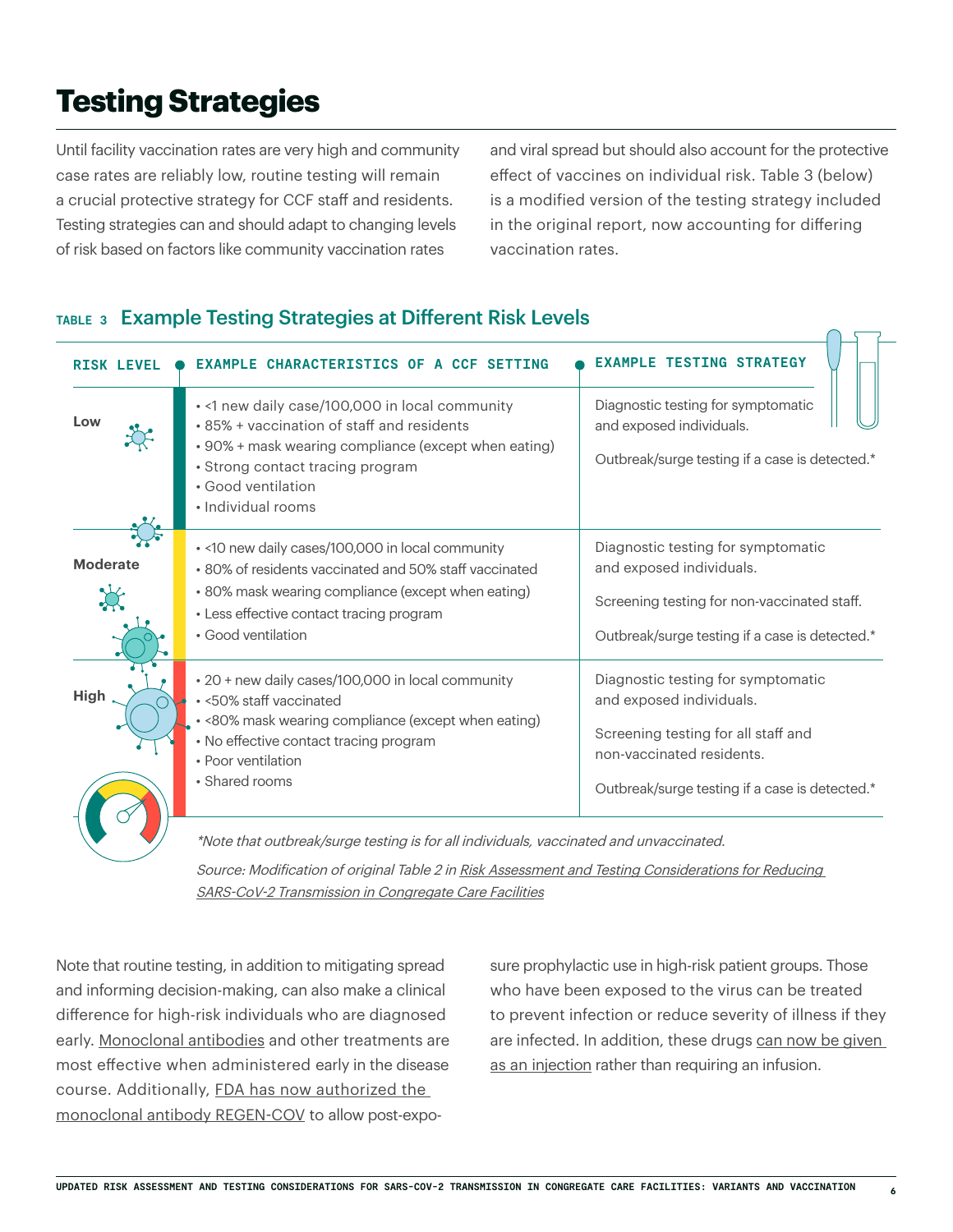

### Visitors, family, as well as formal and informal caregivers are [critical](https://www.nytimes.com/live/2021/03/10/world/covid-19-coronavirus) [to maintaining the physical and mental health of CCF residents](https://www.nytimes.com/live/2021/03/10/world/covid-19-coronavirus).

Limited visitation has been shown to be associated with [accelerated cognitive decline,](https://pubmed.ncbi.nlm.nih.gov/33816709/) increased [mental](https://pubmed.ncbi.nlm.nih.gov/34156467/)  [health symptoms](https://pubmed.ncbi.nlm.nih.gov/34156467/), and [less access to care](https://pubmed.ncbi.nlm.nih.gov/34091465/) for some chronic conditions. Residents are [stressed and isolated](https://pubmed.ncbi.nlm.nih.gov/33240129/) which can lead to physical, emotional, and mental health declines. As such, CCFs should prioritize allowing residents to visit with caregivers and loved ones. Risk reduction measures can enable more interactions to occur safely. All individuals regardless of their vaccination status [should wear masks indoors](https://www.cdc.gov/coronavirus/2019-ncov/vaccines/fully-vaccinated.html) in counties with high community transmission.

CCF communities can consider these policies that encourage safer visitations, adjusting requirements based on community transmission rates:

- Vaccinated visitors should remain masked indoors but otherwise have no restrictions.
- Non-vaccinated visitors can be asked to either show proof of recent negative test or be tested with a rapid antigen test before entering the CCF. (Non-medicalized facilities can stock OTC rapid tests to give or sell to visitors). All non-vaccinated visitors should be masked and outdoor visits should be encouraged, if feasible.
- Outdoor and distanced visitation can further reduce risk of transmission for all visitors.

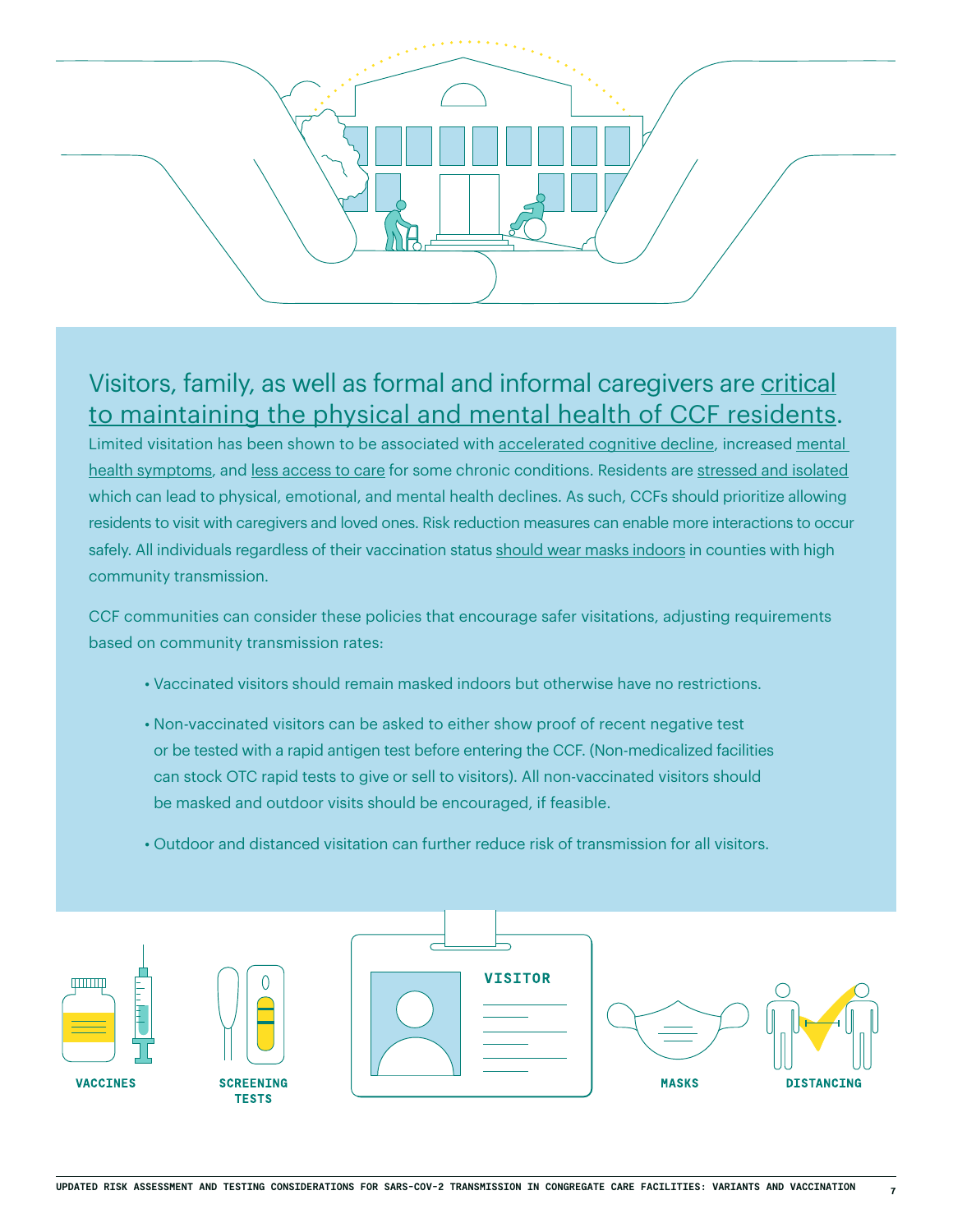## **Conclusion**

## **Testing will remain an important component of any CCF's Covid-19 risk management practices, but as vaccination becomes more common and new testing options emerge, risk assessments and testing protocols will change.**

Data driven and context sensitive testing strategies should lower the burden of testing for CCF residents and staff while enabling safe visitation, appropriate routine medical care, and the fullest enjoyment of life for CCF residents.

#### **Funding**

This report was funded by The Rockefeller Foundation.

#### **Disclosures**

Mark B. McClellan, MD, PhD, is an independent board member on the boards of Johnson & Johnson, Cigna, Alignment Healthcare, and Seer; co-chairs the Guiding Committee for the Health Care Payment Learning and Action Network; and receives fees for serving as an advisor for Arsenal Capital, Blackstone Life Sciences and MITRE.

The other authors have no financial interests related to testing or other content included in this report to disclose.



#### **About the Duke-Margolis Center for Health Policy**

The Robert J. Margolis, MD, Center for Health Policy at Duke University is directed by Mark McClellan, MD, PhD, and brings together expertise from the Washington, DC, policy community, Duke University, and Duke Health to address the most pressing issues in health policy. The mission of Duke-Margolis is to improve health, health equity, and the value of health care through practical, innovative, and evidence-based policy solutions. Duke-Margolis catalyzes Duke University's leading capabilities, including interdisciplinary academic research and capacity for education and engagement, to inform policy making and implementation for better health and health care. For more information, visit [healthpolicy.duke.edu.](https://healthpolicy.duke.edu/)

#### **About The Rockefeller Foundation**

The Rockefeller Foundation advances new frontiers of science, data, and innovation to solve global challenges related to health, food, power, and economic mobility. As a science-driven philanthropy focused on building collaborative relationships with partners and grantees, The Rockefeller Foundation seeks to inspire and foster large-scale human impact that promotes the well-being of humanity throughout the world by identifying and accelerating breakthrough solutions, ideas, and conversations. For more information, sign up for our newsletter at [rockefellerfoundation.org](https://www.rockefellerfoundation.org) and follow us on Twitter @RockefellerFdn.